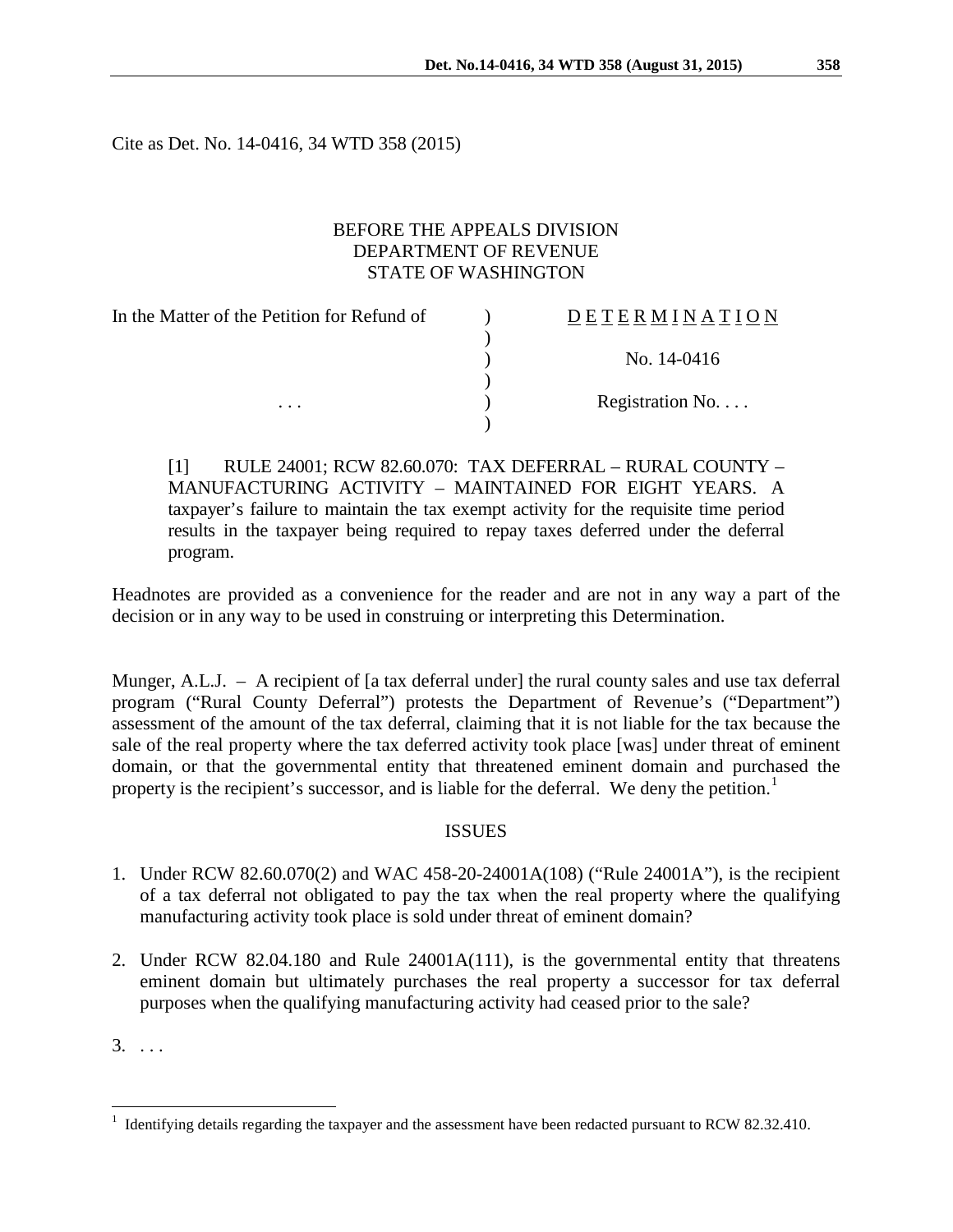# FINDINGS OF FACT

[Owner], a sole proprietor<sup>[2](#page-1-0)</sup> ("Proprietorship"), is the only listed member of [Holdings] and is listed as President, Chairman, and Director of [the Manufacturer which] owned the real property [in] Washington. . . .

[Manufacturer] manufactures custom boats. Owner undertook to expand Manufacturing to include custom boat trailers. This required construction of a building on land that Holdings owned, the Property. In 2008, Owner submitted to the Department a Rural County Application for Lessor for Sales and Use Tax Deferral, seeking deferral of sales and use tax for construction of the building under the Rural County Deferral. The Department's Special Programs Division ("Special Programs") processed the application.

Special Programs audited the project after it had been completed to ascertain the total project cost and establish the amount of sales tax or use tax to be deferred. The audit showed the qualifying building costs as \$. . . , with \$. . . in total sales tax or use tax to be deferred. Special Programs approved the application, issuing Rural County Sales and Use Tax Deferral Certificate number . . . to Proprietorship effective March 4, 2008. Under the terms of the deferral, the lessee, Manufacturing, was required to maintain a qualifying use of the facility through December 31, 2017, in order to fulfill all deferral requirements.

On May 24, 2010, the . . . County Public Transportation Benefit Area ("Benefit Area") contacted Owner by letter to notify him that it intended to develop a public transit and office facility on Property. Benefit Area offered \$. . . for Property,<sup>[3](#page-1-1)</sup> and stated that if he rejected the offer Benefit Area might use its right of eminent domain to acquire Property for public use. The Property was sold to Benefit Area in February 2011, under threat of eminent domain.<sup>[4](#page-1-2)</sup> Prior to the sale, Manufacturer ceased manufacturing in the qualified building on Property in December  $2010.<sup>5</sup>$  $2010.<sup>5</sup>$  $2010.<sup>5</sup>$ 

On March 22, 2011, Owner called Special Programs to notify them that Property had been sold. Special Programs told Owner that selling a property subject to a deferral under threat of eminent domain was not a reason that it could use to not proceed with seeking collection of the amount deferred. On December 4, 2012, Special Programs issued Owner an assessment for the balance of the deferral, \$. . . , due by January 3, 2013. On January 15, 2013, Owner paid \$. . . in full satisfaction the amount then due.<sup>[6](#page-1-4)</sup>

On October 3, 2013, Owner requested a refund of the amount previously paid, arguing that, but for Benefit Area's threat of eminent domain to force a sale of Property, Manufacturer would still be engaging in a qualifying deferral activity. The liability for the terminated deferral, the Owner argued, rests with Benefit Area as Benefit Area is the current owner of Property and therefore

<span id="page-1-0"></span> $2$ ...

<span id="page-1-1"></span> $3$  The letter also mentions a prior offer of \$... for a presumably adjoining parcel, making the total offer \$.... The other parcel may have been part of Property; it doesn't matter for purposes of this appeal.

<span id="page-1-2"></span> $^4$ ...  $\frac{5}{1}$ ...

<span id="page-1-4"></span><span id="page-1-3"></span><sup>&</sup>lt;sup>6</sup> Since the tax assessment had not been paid within thirty days of its issuance, a fifteen percent penalty had been added according to RCW 82.32.090(2).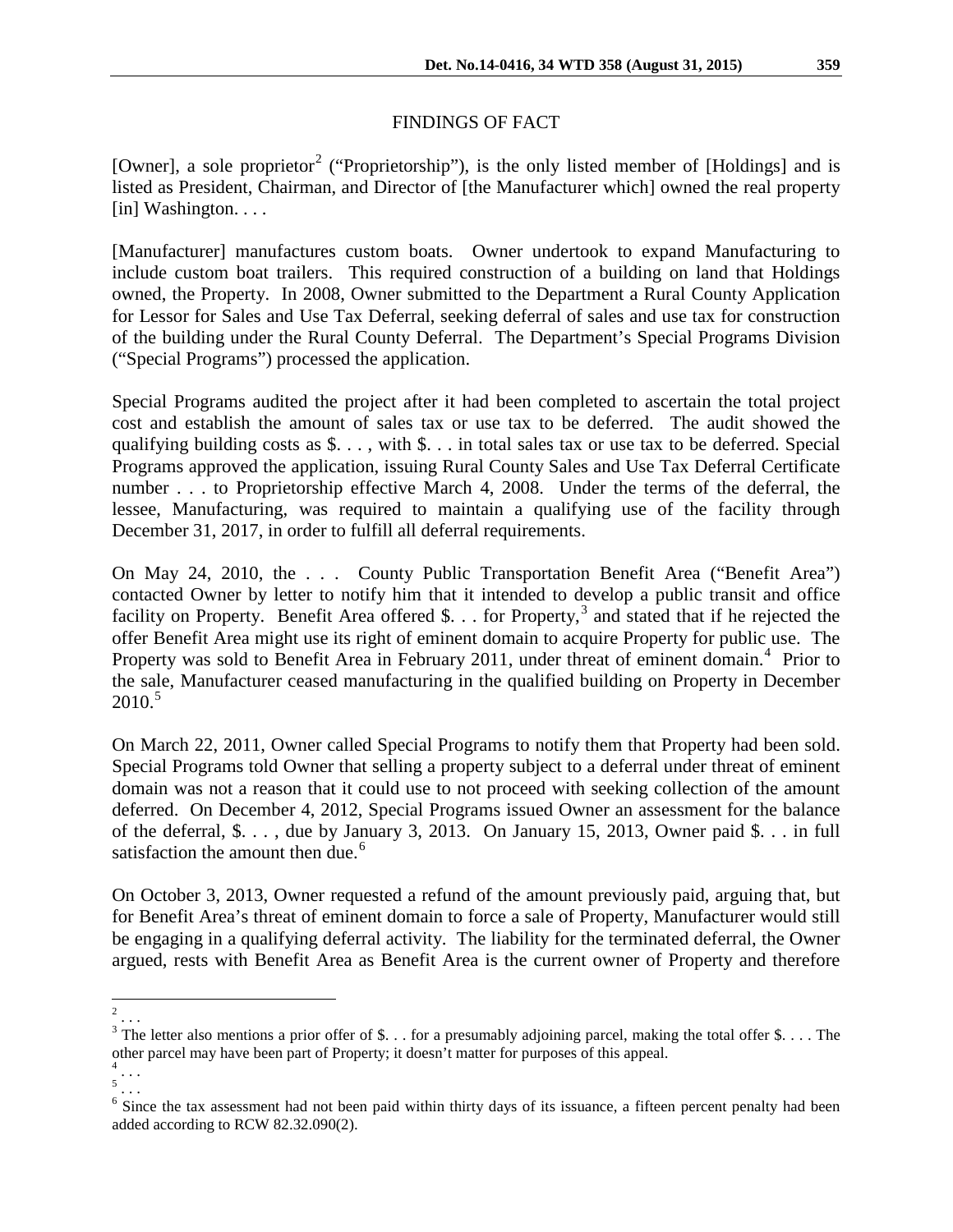successor to Owner. On December 16, 2013, Special Programs denied the refund request, stating that the deferral became immediately due when the qualifying manufacturing activity ceased in December 2010.

Owner timely appealed the refund request denial. On appeal, Owner argues that he satisfied the terms of the deferral as best he could, and would currently qualify had he not been forced to sell Property to Benefit Area under threat of eminent domain. He, therefore, should not be assessed the amount of the deferral. He argues that he could not control Benefit Area's demand for his property, and since the deferral was not factored into Property's sale price, $\prime$  to demand it of Owner constitutes a taking without just compensation. Owner cites to WAC 458-61A-206, the Department's exemption from real estate excise tax when property is transferred subject to threat of eminent domain, as a Department rule that supports its argument that tax should not be assessed to Owner in this case.

Owner also argues on appeal that Benefit Area is a successor since it now owns Property, and should be liable for the amount of the assessed deferral. Owner cites to the Department's rule regarding successorship, WAC 458-20-216, noting that the rule does not contemplate involuntary successors, as would be the case here. Owner then notes the legislative intent of the Rural County Deferral, which is to "creat[e] employment opportunities and reduc[e] poverty in the distressed counties of the state." RCW 82.60.010. Owner argues that the successorship rule should be liberally construed to allow for successorship in this case, which would suit the broad purpose of the Rural County Deferral.

### ANALYSIS

## 1. Rural County Deferral

Chapter 82.60 RCW establishes the Rural County Deferral. Rule 24001A governs implementation of the Rural County Deferral program for applications filed prior to July 1, 2010. The purpose of the program was to give tax benefits to investors and landowners to build qualified investment projects to promote economic stimulation, increase employment, and reduce poverty in rural counties. RCW 82.60.010. The program deferred sales and use tax on materials, labor, and services provided in the construction of qualified buildings or the acquisition of qualified machinery and equipment. If the owner or lessee completed all statutory requirements for eight years, the deferred tax was not required to be repaid. *See* RCW 82.60.060. In other words, the program provided for complete waiver of the deferred sales and use tax.<sup>[8](#page-2-1)</sup>

To remain qualified for the Rural County Deferral, Owner had to comply with two requirements: 1) file a complete annual survey for each of the eight years of the deferral period and 2) maintain the manufacturing activity for the eight years of the deferral period. Rule 24001A(106)(b) and (107). RCW 82.60.070(2) describes when repayment of a tax deferral is triggered:

<span id="page-2-0"></span><sup>&</sup>lt;sup>7</sup> Owner submitted an affidavit by  $\dots$ , Chairman of Benefit Area at the time of Property's sale, stating that Benefit Area did not consider the deferral in its price negotiations with Owner. <sup>8</sup> <sup>S</sup>*ee generally* RCW 82.60.010, *et seq.*; WAC 458-20-24001A.

<span id="page-2-1"></span>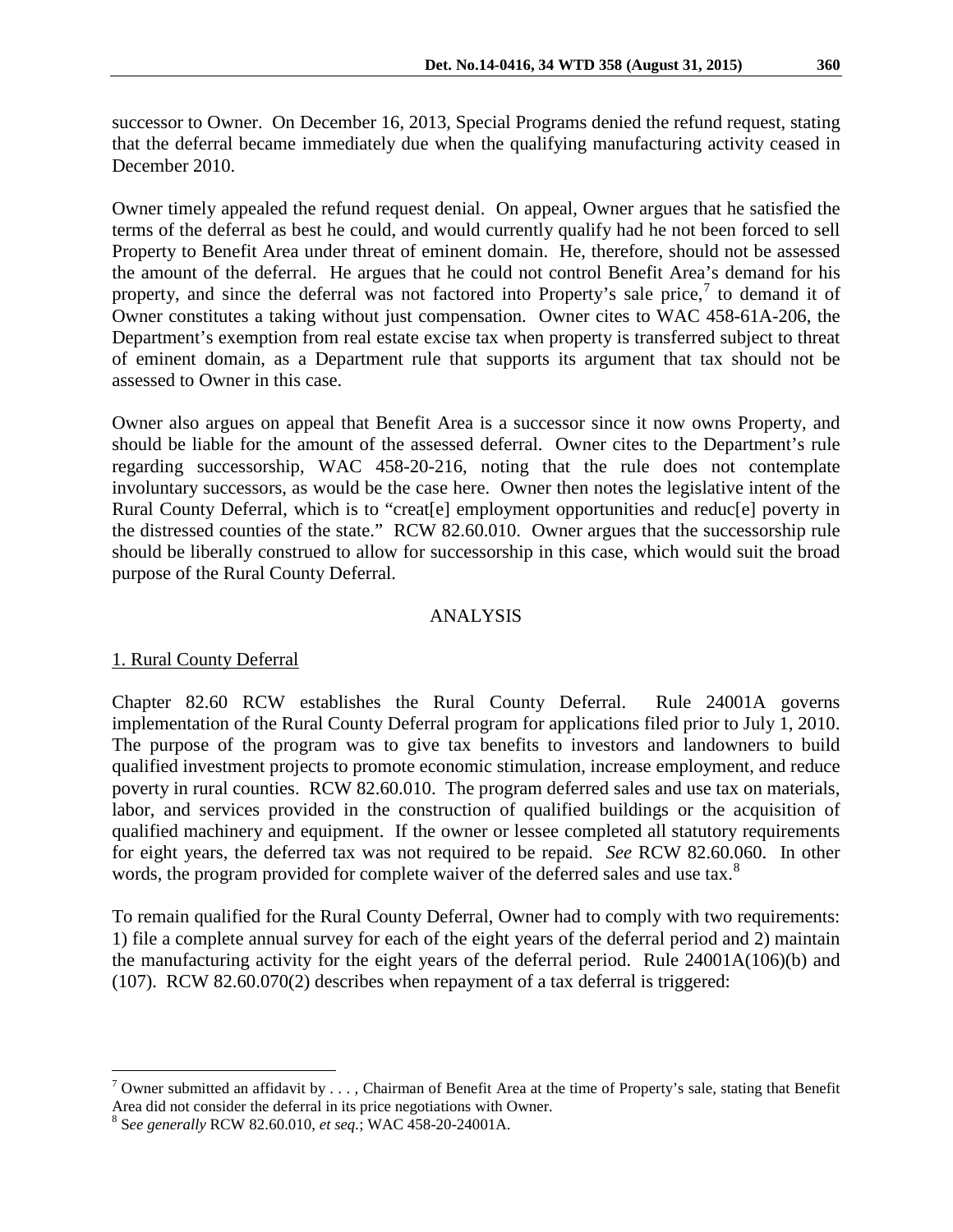Except as provided in RCW 82.60.063,<sup>[9](#page-3-0)</sup> if, on the basis of a survey under RCW 82.32.585 or other information, the department finds that an investment project is not eligible for tax deferral under this chapter, the amount of deferred taxes outstanding for the project, according to the repayment schedule in RCW 82.60.060, is immediately due.

Rule 24001A(108)(b) describes the circumstances when repayment is required in further detail:

(i) **Failure of investment project to satisfy general conditions.** If, on the basis of the recipient's annual survey or other information, including that submitted by the employment security department, the department of revenue finds that an investment project is not eligible for tax deferral for reasons other than failure to create the required number of qualified employment positions, the department will declare the amount of deferred taxes outstanding to be immediately due. An example of a disqualification under this section is a facility not being used for a manufacturing or research and development operation. No penalties or interest will be assessed on the deferred sales/use tax; however, all other penalties and interest applicable to excise tax assessments may be assessed and imposed.

(ii) **Failure of investment project to satisfy required employment positions conditions.** If, on the basis of the recipient's annual survey or other information, the department finds that an investment project has been operationally complete and has failed to create the required number of qualified employment positions under subsection (102)(i) of this section, the amount of taxes deferred will be immediately due. There is no proration of the amount owed under this subsection. No penalties or interest will be assessed on the deferred sales/use tax; however, all other penalties and interest applicable to excise tax assessments may be assessed and imposed.

(Emphasis added). In this case, Special Programs found the manufacturing activity ceased in December 2010, based on Owner's representative's statement. Under Rule 24001A(108)(b)(i), the Department will declare deferred amounts immediately due when it finds that a manufacturing operation in a qualifying facility has ceased based on other information. This statement of Owner's representative certainly qualifies as "other information" that the manufacturing operation ceased, and therefore, Special Programs was correct to declare the deferred amounts immediately due.

Owner argues that we should look to WAC 458-61A-206 as analogous to this situation. WAC 458-61A-206 is the Department's rule implementing RCW 82.45.0[10](#page-3-1)(3)(h).<sup>10</sup> ... While Owner does not cite to any specific statutory authority here, he does cite to *Wilson v. Lund*, 74 Wn.2d 945, 947-48, 447 P.2d 718 (1968) and *Corey v. Nethery*, 19 Wn.2d 326, 332, 142 P.2d 488 (1943) for the propositions that statutes should be construed liberally and that courts favor sensible statutory interpretation aimed at implementing the intention of lawmakers. However, there are specific canons of construction that apply to tax statutes. One is that exemptions from a taxing statute are to be narrowly construed. *Budget Rent-A-Car, Inc. v. Dept. of Revenue,* 81

<span id="page-3-0"></span><sup>&</sup>lt;sup>9</sup> None of the relief from repayment of deferred taxes sections in RCW 82.60.063 apply in this case.

<span id="page-3-1"></span> $10$  RCW 82.45.010 defines "sale" for real estate excise tax purposes. Section 3 defines what is not a sale. The text of RCW 82.45.010(3)(h) is as follows: "Transfers by appropriation or decree in condemnation proceedings brought by the United States, the state or any political subdivision thereof, or a municipal corporation."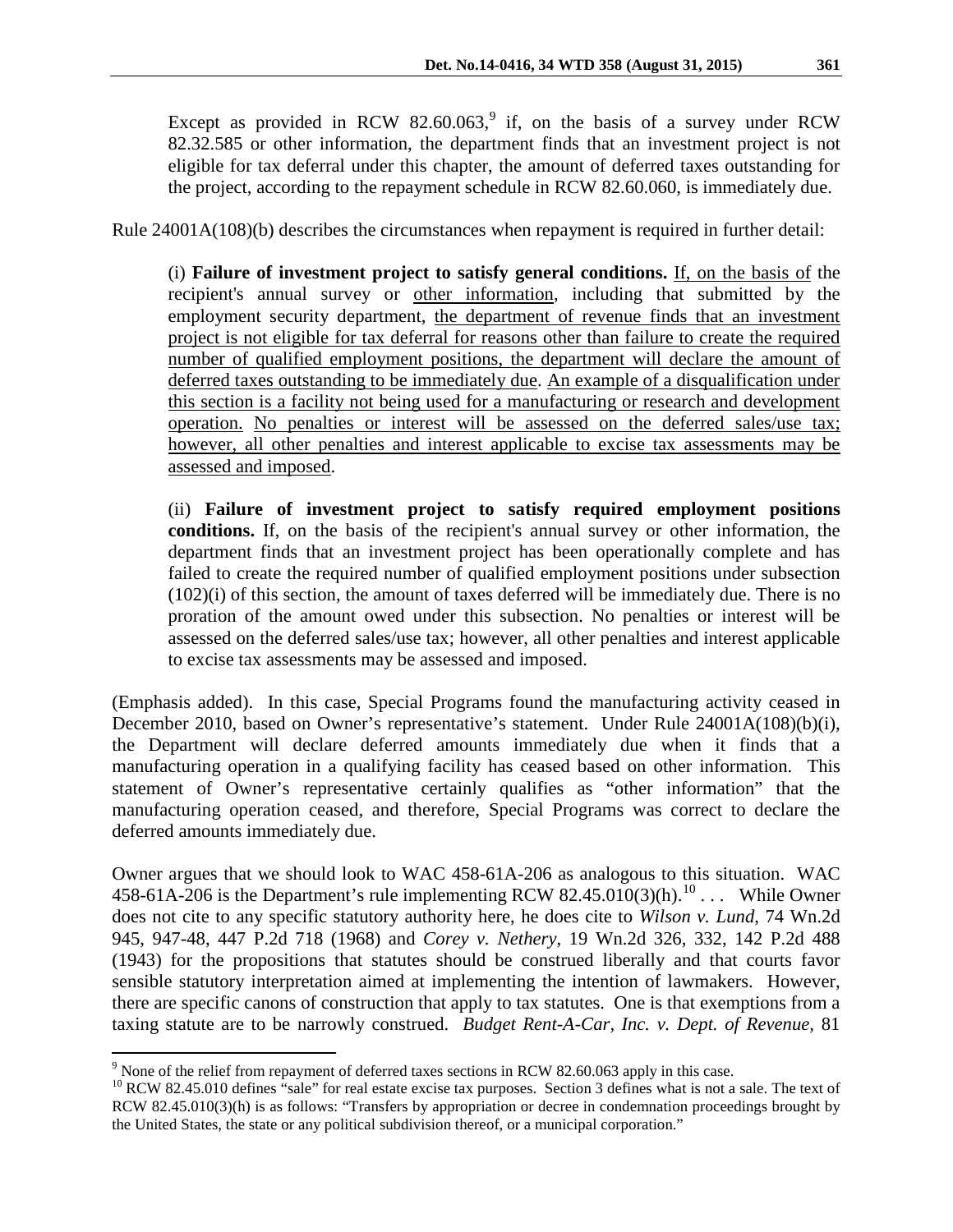Wn.2d 171, 500 P.2d 764 (1972). Another is that courts and administrative bodies will not read into an act provisions they conceive the legislative body has unintentionally omitted. *Dept. of Labor & Industries v. Cook*, 44 Wn.2d 671, 269 P.2d 962 (1954).

Under *Budget Rent-A-Car* and *Dept. of Labor & Industries* we cannot base our decisions on statutes that are not applicable. Since no statutory authority for exempting the assessment of deferred sale and use taxes when a qualifying building has been sold under threat of eminent domain exists, we conclude that Special Programs was correct in its assessment of the deferred taxes.

### 2. Successorship

Owner next argues that since Benefit Area is the current owner of Property and acquired it from Owner under threat of eminent domain, it is the successor to Owner and should be liable for the deferred tax under Rule  $24001A(111)$ .<sup>11</sup> There are two fatal flaws with this argument.

First is the timing of the sale. According to Owner's representative, Manufacturing ceased its manufacturing operation in the qualifying building in December  $2010$ .<sup>12</sup> According to Rule 24001A(108)(b)(i) and the analysis above, the deferred tax became immediately due in December 2010. Benefit Area did not purchase the property until two months later in February 2011. The deferral certificate was issued to Owner and it was sales or use tax that Owner would have otherwise had to pay that was deferred.

Second is the definition of successor. "Successor" is defined in RCW 82.04.180 $^{13}$  $^{13}$  $^{13}$  as:

(1)(a) Any person to whom a taxpayer quitting, selling out, exchanging, or disposing of a business sells or otherwise conveys, directly or indirectly, in bulk and not in the ordinary course of the taxpayer's business, more than fifty percent of the fair market value of either the (1) tangible assets or (ii) intangible assets of the taxpayer; or

(1)(b) A surviving corporation of statutory merger.

(2) Any person obligated to fulfill the terms of a contract shall be deemed the successor to any contractor defaulting in the performance of any contract as to which such person is a surety or guarantor.

There has been no evidence provided that sections  $(1)(b)$  or  $(2)$  apply. Section  $(1)(a)$  does not apply because Property does not qualify as either tangible assets or intangible assets. As we discussed in Det. No. 88-216, 6 WTD 15 (1988), tangible personal property (or assets) is any

<span id="page-4-0"></span><sup>&</sup>lt;sup>11</sup> The text of Rule 24001A(111) is as follows:

**Does transfer of ownership terminate tax deferral?** Transfer of ownership does not terminate the deferral. The deferral is transferred, subject to the successor meeting the eligibility requirements of chapter [82.60](http://app.leg.wa.gov/RCW/default.aspx?cite=82.60) RCW, for the remaining periods of the deferral. Any person who becomes a successor (see WAC [458-20-216\)](http://app.leg.wa.gov/WAC/default.aspx?cite=458-20-216) to such investment project is liable for the full amount of any unpaid, deferred taxes under the

<span id="page-4-1"></span><sup>&</sup>lt;sup>12</sup> Even if the manufacturing operation was ceased in anticipation of Property's sale, that does not change the outcome of the analysis in section 1.

<span id="page-4-2"></span><sup>&</sup>lt;sup>13</sup> The definition of successor is also repeated in WAC 458-20-216(2)(a).